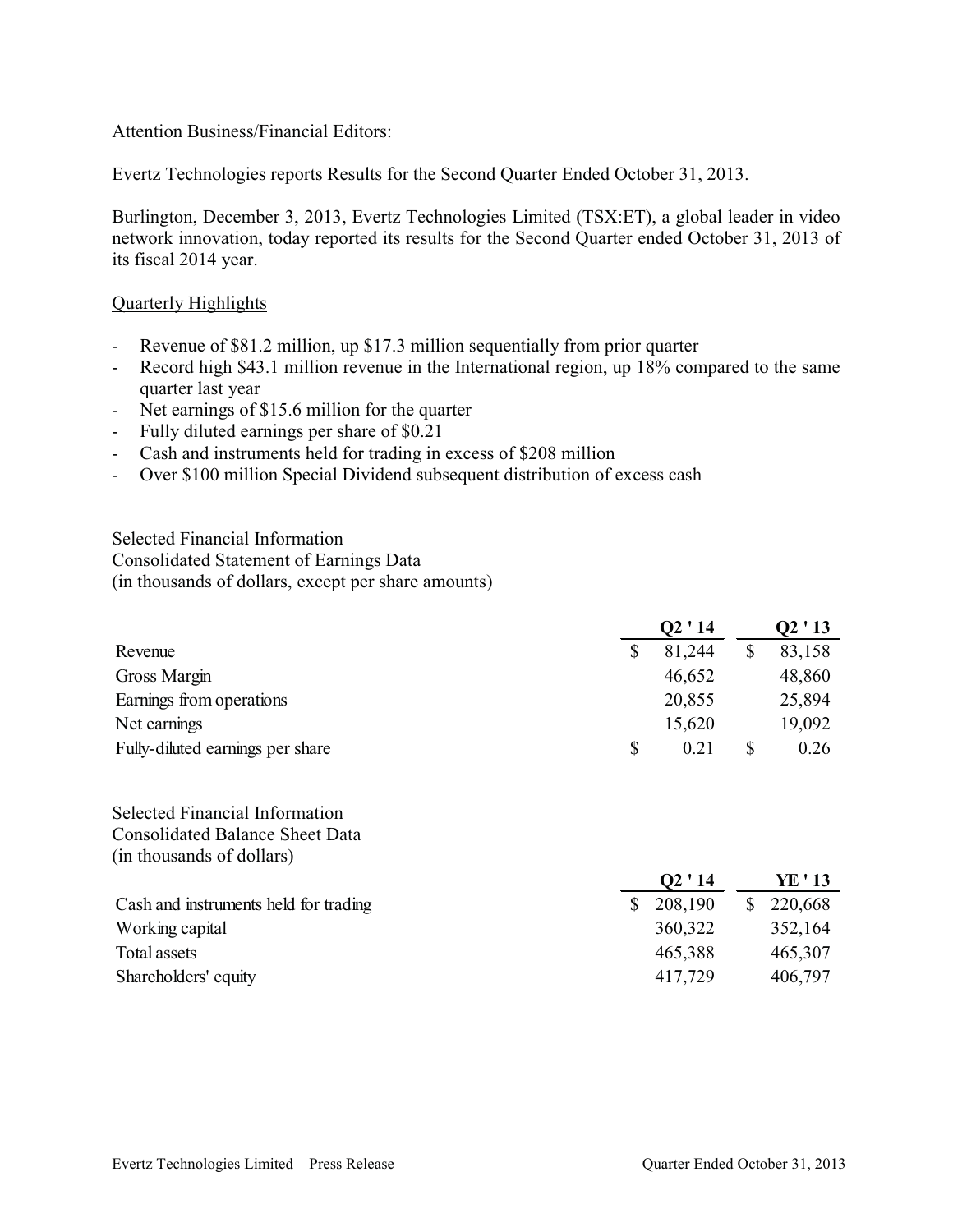### Revenue

For the quarter ended October 31, 2013, revenues were \$81.2 million as compared to revenues of \$83.2 million for the quarter ended October 31, 2012. For the quarter, revenues in the United States/Canada region were \$38.1 million, compared to \$46.7 million in the same quarter last year. The International region had revenues of \$43.1 million, an increase of \$6.7 million as compared to \$36.4 million in the same quarter last year.

# Gross Margin

For the quarter ended October 31, 2013 gross margin was \$46.7 million compared to \$48.9 million in the same quarter last year. Gross margin percentage was approximately 57.4% compared to 58.8% in the same quarter last year.

# Earnings

For the quarter ended October 31, 2013 net earnings were \$15.6 million as compared to \$19.1 million in the corresponding period last year.

For the quarter ended October 31, 2013, earnings per share on a fully-diluted basis were \$0.21 as compared to \$0.26 in the same period in 2012.

# Operating Expenses

For the quarter ended October 31, 2013 selling and administrative expenses were \$13.7 million, an increase of \$0.6 million or 4.4% compared to \$13.1 million for the quarter ended October 31, 2012.

For the quarter ended October 31, 2013 gross research and development expenses increased by \$2.0 million or 16.0% as compared to the corresponding period in 2012. Gross research and development expenses represented approximately 18.0% of revenue for the quarter ended October 31, 2013.

#### Liquidity and Capital Resources

The Company's working capital as at October 31, 2013 was \$360.3 million as compared to \$352.2 million on April 30, 2013.

Cash and instruments held for trading were \$208.2 million as at October 31, 2013 as compared to \$220.7 million on April 30, 2013.

Cash provided by operations was \$9.7 million for the quarter ended October 31, 2013 as compared to \$46.5 million for the quarter ended October 31, 2012. Before taking into account taxes and the changes in non-cash working capital, the Company generated \$19.4 million from operations for the quarter ended October 31, 2013 compared to \$22.6 million for the same period last year.

The Company used \$1.4 million in investing activities largely a result of purchases in capital assets during the quarter ended October 31, 2013, compared to \$1.4 million in capital assets purchased for the quarter ended October 31, 2012.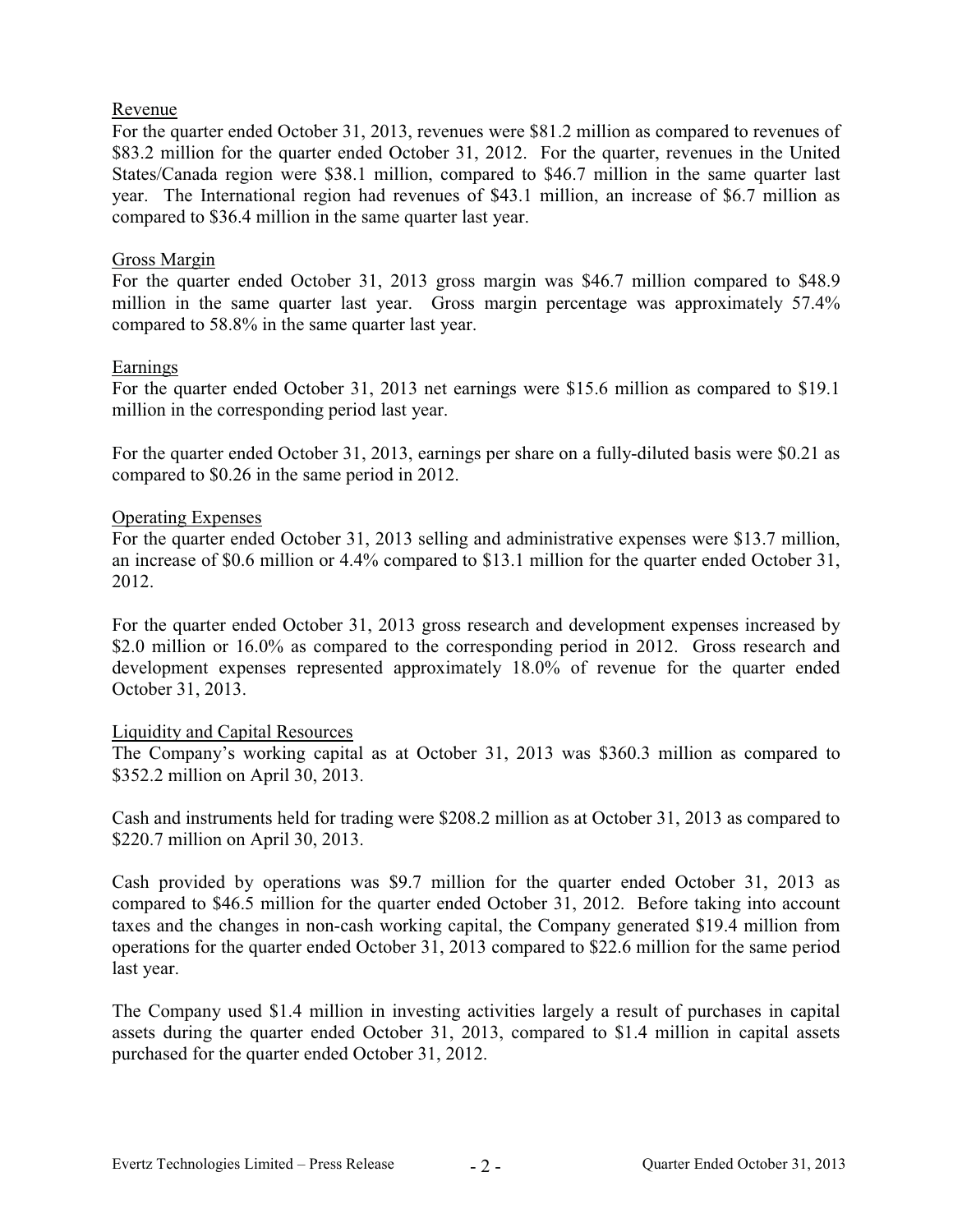For the quarter ended October 31, 2013, the Company used cash in financing activities of \$11.8 million which was principally a result of the payment of dividends of \$11.8 million offset by the issuance of capital stock of \$0.2 million.

### Shipments and Backlog

Purchase order backlog at the end of November 2013 was in excess of \$43 million and shipments during the month of November 2013 were \$28 million.

# Dividend Declared

Evertz Board of Directors declared a regular quarterly dividend on December 3, 2013 of \$0.16 per share.

The dividend is payable to shareholders of record on December 13, 2013 and will be paid on or about December 20, 2013.

# Special Dividend

As previously announced, Evertz Board of Directors declared a special dividend of \$1.40 per common share payable on December 11, 2013 to shareholders of record on December 4, 2013.

The special dividend reflects both the strong long-term operating performance of the company and its solid balance sheet, thereby enabling a distribution of cash over and above what is considered necessary to meet known commitments and maintain adequate reserves.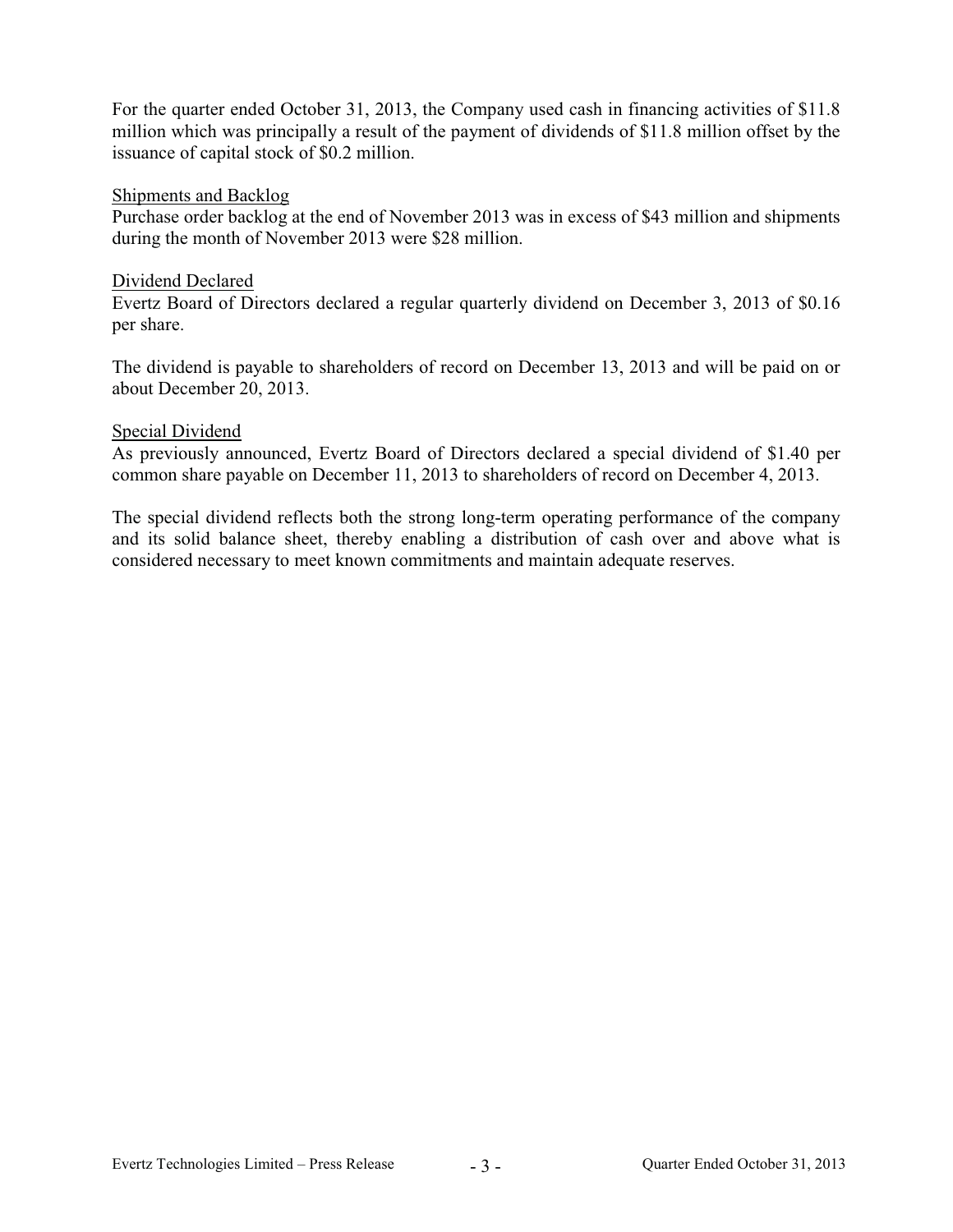# **Selected Consolidated Financial Information**

(Unaudited)

(in thousands of dollars, except earnings per share and share data)

| October 31,<br>October 31,<br>2012<br>2012<br>2013<br>2013<br>\$<br>$\$$<br>\$<br>\$<br>81,244<br>179,119<br>Revenue<br>83,158<br>145,102<br>34,298<br>Cost of goods sold<br>34,592<br>61,736<br>74,604<br>46,652<br>48,860<br>83,366<br>104,515<br>Gross margin<br>Expenses<br>Selling and administrative<br>13,671<br>13,090<br>25,283<br>25,459<br>2,927<br>General<br>1,465<br>1,449<br>24,404<br>Research and development<br>14,625<br>12,612<br>28,084<br>Investment tax credits<br>(6,050)<br>(3,008)<br>(2,864)<br>(5,865)<br>(956)<br>(1,321)<br>(1,323)<br>Foreign exchange gain<br>(3,465)<br>25,797<br>22,966<br>45,387<br>46,964<br>Earnings before undernoted<br>25,894<br>36,402<br>20,855<br>59,128<br>Finance income<br>603<br>428<br>1,224<br>Finance costs<br>(112)<br>(78)<br>(214) | Six month period ended |
|---------------------------------------------------------------------------------------------------------------------------------------------------------------------------------------------------------------------------------------------------------------------------------------------------------------------------------------------------------------------------------------------------------------------------------------------------------------------------------------------------------------------------------------------------------------------------------------------------------------------------------------------------------------------------------------------------------------------------------------------------------------------------------------------------------|------------------------|
|                                                                                                                                                                                                                                                                                                                                                                                                                                                                                                                                                                                                                                                                                                                                                                                                         |                        |
|                                                                                                                                                                                                                                                                                                                                                                                                                                                                                                                                                                                                                                                                                                                                                                                                         |                        |
|                                                                                                                                                                                                                                                                                                                                                                                                                                                                                                                                                                                                                                                                                                                                                                                                         |                        |
|                                                                                                                                                                                                                                                                                                                                                                                                                                                                                                                                                                                                                                                                                                                                                                                                         |                        |
|                                                                                                                                                                                                                                                                                                                                                                                                                                                                                                                                                                                                                                                                                                                                                                                                         |                        |
|                                                                                                                                                                                                                                                                                                                                                                                                                                                                                                                                                                                                                                                                                                                                                                                                         |                        |
|                                                                                                                                                                                                                                                                                                                                                                                                                                                                                                                                                                                                                                                                                                                                                                                                         |                        |
|                                                                                                                                                                                                                                                                                                                                                                                                                                                                                                                                                                                                                                                                                                                                                                                                         | 2,897                  |
|                                                                                                                                                                                                                                                                                                                                                                                                                                                                                                                                                                                                                                                                                                                                                                                                         |                        |
|                                                                                                                                                                                                                                                                                                                                                                                                                                                                                                                                                                                                                                                                                                                                                                                                         |                        |
|                                                                                                                                                                                                                                                                                                                                                                                                                                                                                                                                                                                                                                                                                                                                                                                                         |                        |
|                                                                                                                                                                                                                                                                                                                                                                                                                                                                                                                                                                                                                                                                                                                                                                                                         |                        |
|                                                                                                                                                                                                                                                                                                                                                                                                                                                                                                                                                                                                                                                                                                                                                                                                         |                        |
|                                                                                                                                                                                                                                                                                                                                                                                                                                                                                                                                                                                                                                                                                                                                                                                                         | 877                    |
|                                                                                                                                                                                                                                                                                                                                                                                                                                                                                                                                                                                                                                                                                                                                                                                                         | (166)                  |
| Other income and expenses<br>(92)<br>(119)<br>(85)                                                                                                                                                                                                                                                                                                                                                                                                                                                                                                                                                                                                                                                                                                                                                      | (4)                    |
| Earnings before income taxes<br>21,254<br>26,125<br>59,835<br>37,327                                                                                                                                                                                                                                                                                                                                                                                                                                                                                                                                                                                                                                                                                                                                    |                        |
|                                                                                                                                                                                                                                                                                                                                                                                                                                                                                                                                                                                                                                                                                                                                                                                                         |                        |
| Provision for (recovery of) income taxes                                                                                                                                                                                                                                                                                                                                                                                                                                                                                                                                                                                                                                                                                                                                                                |                        |
| Current<br>5,345<br>6,324<br>11,715<br>15,312                                                                                                                                                                                                                                                                                                                                                                                                                                                                                                                                                                                                                                                                                                                                                           |                        |
| Deferred<br>289<br>709<br>(1,824)                                                                                                                                                                                                                                                                                                                                                                                                                                                                                                                                                                                                                                                                                                                                                                       | 672                    |
| 5,634<br>9,891<br>15,984<br>7,033                                                                                                                                                                                                                                                                                                                                                                                                                                                                                                                                                                                                                                                                                                                                                                       |                        |
| \$<br>\$<br>Net earnings for the period<br>15,620<br>19,092<br>\$<br>43,851<br>\$<br>27,436                                                                                                                                                                                                                                                                                                                                                                                                                                                                                                                                                                                                                                                                                                             |                        |
| 198<br>185<br>281<br>Net earnings attributable to non-controlling interest<br>355                                                                                                                                                                                                                                                                                                                                                                                                                                                                                                                                                                                                                                                                                                                       |                        |
| Net earnings attributable to shareholders<br>15,422<br>18,907<br>27,155<br>43,496                                                                                                                                                                                                                                                                                                                                                                                                                                                                                                                                                                                                                                                                                                                       |                        |
| \$<br>Net earnings for the period<br>15,620<br>\$<br>\$<br>43,851<br>19,092<br>\$<br>27,436                                                                                                                                                                                                                                                                                                                                                                                                                                                                                                                                                                                                                                                                                                             |                        |
|                                                                                                                                                                                                                                                                                                                                                                                                                                                                                                                                                                                                                                                                                                                                                                                                         |                        |
| Earnings per share                                                                                                                                                                                                                                                                                                                                                                                                                                                                                                                                                                                                                                                                                                                                                                                      |                        |
| Basic<br>\$<br>\$<br>0.21<br>\$<br>0.26<br>0.37<br>\$                                                                                                                                                                                                                                                                                                                                                                                                                                                                                                                                                                                                                                                                                                                                                   | 0.59                   |
| \$<br>0.21<br>\$<br>Diluted<br>\$<br>0.26<br>\$<br>0.37                                                                                                                                                                                                                                                                                                                                                                                                                                                                                                                                                                                                                                                                                                                                                 | 0.59                   |
| Consolidated Balance Sheet Data<br>As at<br>As at                                                                                                                                                                                                                                                                                                                                                                                                                                                                                                                                                                                                                                                                                                                                                       |                        |
| October 31, 2013<br>April 30, 2013                                                                                                                                                                                                                                                                                                                                                                                                                                                                                                                                                                                                                                                                                                                                                                      |                        |
| \$<br>\$<br>220,668<br>Cash and instruments held for trading<br>208,190                                                                                                                                                                                                                                                                                                                                                                                                                                                                                                                                                                                                                                                                                                                                 |                        |
| 111,619<br>119,312<br>Inventory                                                                                                                                                                                                                                                                                                                                                                                                                                                                                                                                                                                                                                                                                                                                                                         |                        |
| Working capital<br>360,322<br>352,164                                                                                                                                                                                                                                                                                                                                                                                                                                                                                                                                                                                                                                                                                                                                                                   |                        |
| 465,307<br>Total assets<br>465,388                                                                                                                                                                                                                                                                                                                                                                                                                                                                                                                                                                                                                                                                                                                                                                      |                        |
| Shareholders' equity<br>417,729<br>406,797                                                                                                                                                                                                                                                                                                                                                                                                                                                                                                                                                                                                                                                                                                                                                              |                        |
| Number of common shares outstanding:                                                                                                                                                                                                                                                                                                                                                                                                                                                                                                                                                                                                                                                                                                                                                                    |                        |
| 73,632,566<br><b>Basic</b><br>74,024,746                                                                                                                                                                                                                                                                                                                                                                                                                                                                                                                                                                                                                                                                                                                                                                |                        |
| Fully-diluted<br>78,246,966<br>78,038,846                                                                                                                                                                                                                                                                                                                                                                                                                                                                                                                                                                                                                                                                                                                                                               |                        |
| Weighted average number of shares outstanding:                                                                                                                                                                                                                                                                                                                                                                                                                                                                                                                                                                                                                                                                                                                                                          |                        |
| <b>Basic</b><br>73,300,647<br>73,900,859                                                                                                                                                                                                                                                                                                                                                                                                                                                                                                                                                                                                                                                                                                                                                                |                        |
| Fully-diluted<br>74,231,689<br>73,816,338                                                                                                                                                                                                                                                                                                                                                                                                                                                                                                                                                                                                                                                                                                                                                               |                        |